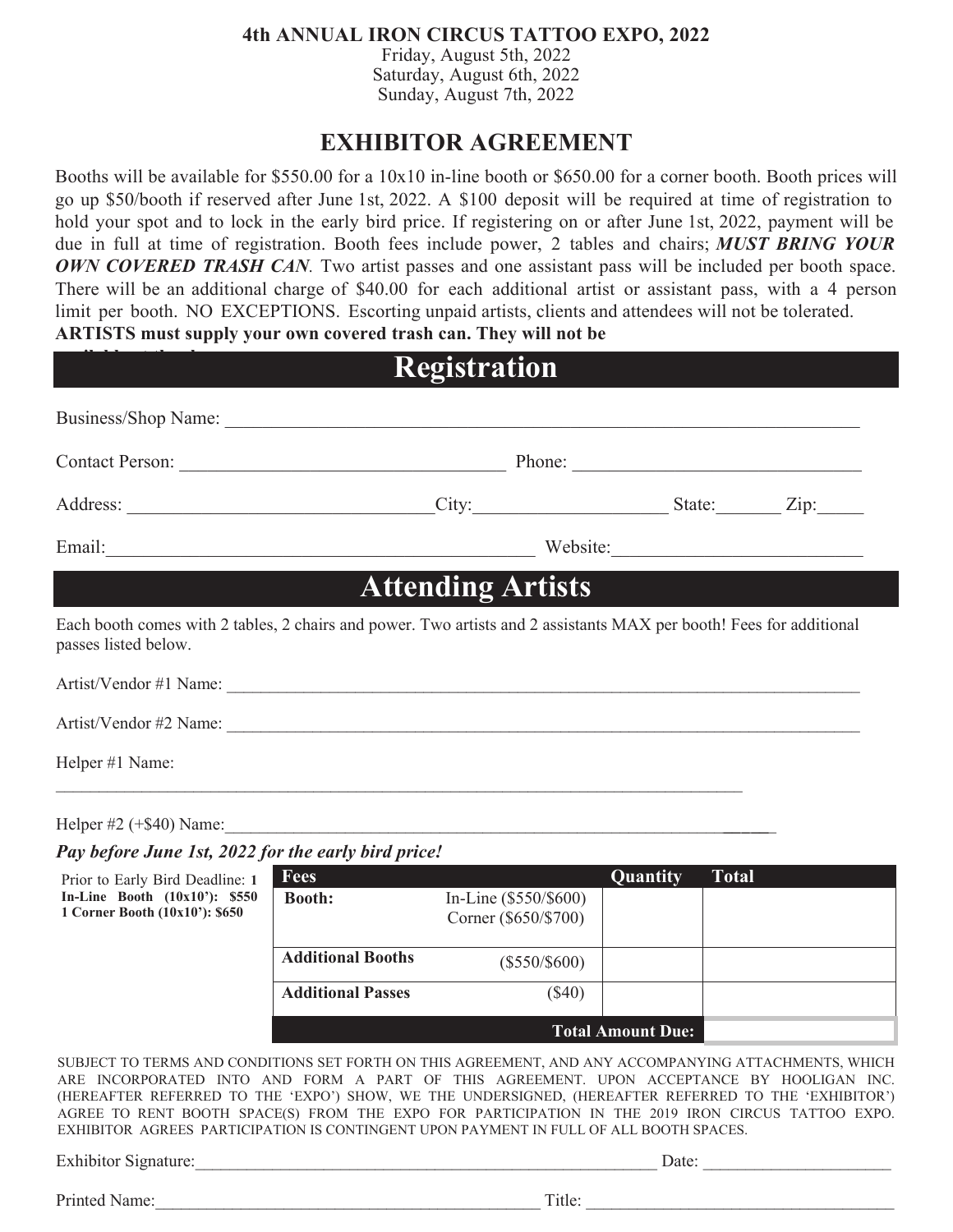#### **Tattoo Convention Payment Policy**

Payment for spaces utilized for the 2022 Iron Circus Tattoo Expo are as follows:

- All deposits are non-refundable and non-transferrable.<br>  $\triangleright$  Exhibitor agrees to pay 100% of the anticipated charge
- Exhibitor agrees to pay 100% of the anticipated charges due to expo prior to the start time of the event as noted above. Charges incurred above and beyond anticipated are due and payable to Expo upon the receipt of invoice. In the event a booth space is not paid in full prior to show dates, reserved booth space and deposit shall be forfeited at exhibitor's expense.
- All payments are to be made payable to **Sal Verzduco** (Hooligan Inc.)
- $\triangleright$  A credit card service charge of 5% will be included for fees/taxes. There are no fees if paid by cash/check/money order.
- $\triangleright$  A service charge of \$25.00 will be imposed on any checks returned for non-sufficient funds. Expo will pursue all legal and civil avenues allowable by law to collect the debt. (Please include exhibitor name on all checks)
- **Payment Methods:**
- $\Box$  Business check\* due by June 1st, 2022
- $\Box$  Money order/cashier's check\* due by June 1st, 2022
- Visa/MC/AMEX\*\* due by June 1st, 2022

\*Make payable to **Sal Verzduco**

\*\*Credit card authorization form included – please mail or email back with contract.

#### **Mail to:**

Iron Circus Tattoo Expo c/o Sal Verduzco/Hooligan 5145 Wilshire Ct SE #B Lacey WA 98503

#### **Tentative Event Hours:**

Friday 08/05/2022 Saturday 08/06/2022 Sunday 08/07/2022 9am –2pm Exhibitor load in 2pm – 11pm Tattoo Expo 11am – 10pm Tattoo Expo 11am – 8pm Tattoo Expo 7pm – 11pm Exhibitor load out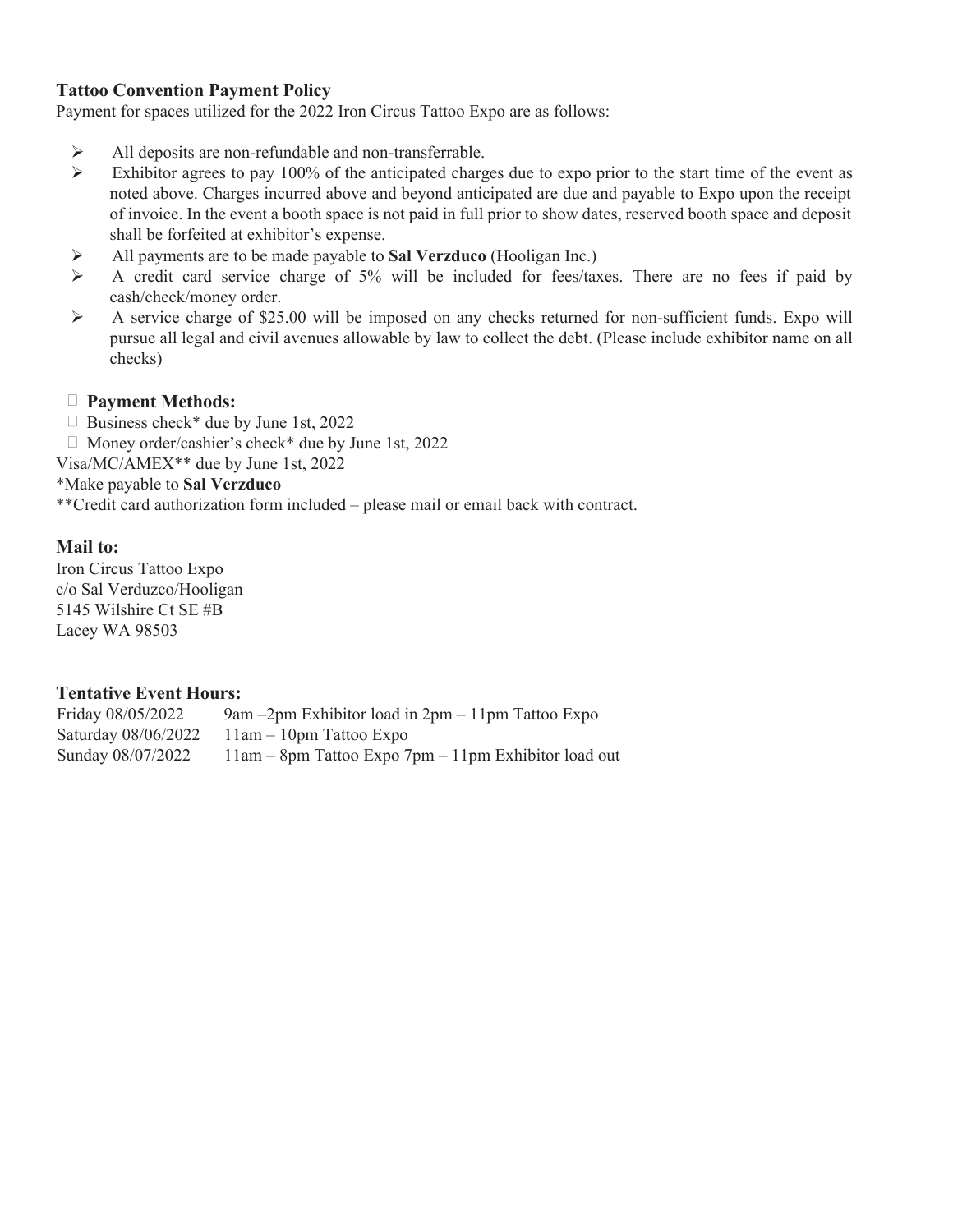# **2022 Iron Circus Tattoo Expo** HEALTH AND SAFTY GUIDELINES

The state of Washington will attend this expo and approve each artist on the day of event. You will need to fully comply with all Washington Health Department regulations and have all necessary paperwork with you at the expo. Any fees imposed by WHD will be paid directly by the artist, not by Iron Circus Tattoo Expo.

## **Artist Requirements**

- 1. All persons who have a reasonable anticipated risk for skin, eye, or mucous membrane contact with blood should comply with standard precautions/body substance isolation. All Artists tattooing or piercing MUST have current blood borne pathogen training. Certificate should be no older than 2 years and you will be asked to show certificate at check in. All body artists who will be working in your booth must show their individual certificate. One certificate will not cover the whole shop.
- 2. Artists should not perform any tattoo or piercing procedures if they are ill or experiencing symptoms such as diarrhea, vomiting, jaundice, rash or open skin infections such as boils, impetigo or scabies.
- 3. Artists must wash their hands before and after taking any breaks. Additionally, artists must wash their hands or use an approved hand‐washing alternative between clients.
- 4. Artists must keep consent forms for each client. Additionally, all artists must provide aftercare instructions for each customer.
- 5. The tattooing age in Washington is 18 years old.

### **Booth Requirements**

- 1. Chairs and surfaces must be non‐absorbent, water impervious and easily cleaned. No cloth chairs should be used, and massage tables and armrests must be properly covered with plastic barriers or medical grade disposable drape sheets used one-time only.
- 2. Each booth is responsible for bringing their own cleaning and disinfecting supplies. These must be hospital grade, tuberculocidal, EPA‐approved disinfectants. Each booth must bring enough cleaning and disinfecting supplies to last the entire day/convention. Make sure to follow kill-time as appropriate for your product.
- 3. Each artist or booth must have enough tools sterilized by autoclave and single use equipment to last the entire day/convention. Also bring a current spore test (no more than 30 days old) and make sure all packages are properly dated within the time of the spore test. If you use pre‐sterilized disposable sharps and tubes make sure the expiration dates are valid. If you only use pre-sterilized equipment the spore test of your individual machine will not be required.
- 4. Artists should bring enough sterilized sharps and tools to last for the duration of the convention. Facilities will NOT be provided for the processing of contaminated tools. Scrubbing, rinsing, autoclaving, or the use of ultrasonic cleaners will be prohibited from the convention site.
- 5. Disposable sharps (tattoo or piercing needles, e.g.) or reusable sharps (tattoo tubes or piercing tools) containers must be clearly marked and stored where they are inaccessible to customers. Sharps must be disposed of in leak proof, rigid, puncture resistant containers. Disposable sharps containers will NOT be provided. You must bring disposable sharps containers and a biohazard/sealed container for your used tubes (unless you use disposable tubes), and show us at check in.
- 6. Artists MUST wrap all fresh tattoos with a non-porous barrier! Plastic wrap, soaker pads, and Sani-derm are a few suggestions. Many tattoo supply companies and all medical supply companies sell them. If we see clients without a wrap on a fresh tattoo we will bandage them and give you a warning. After several warnings you may be asked to leave the convention. Keep your art safe from infections.

| Exhibitor Signature: |        | Date: |  |
|----------------------|--------|-------|--|
| Printed Name:        | Title: |       |  |